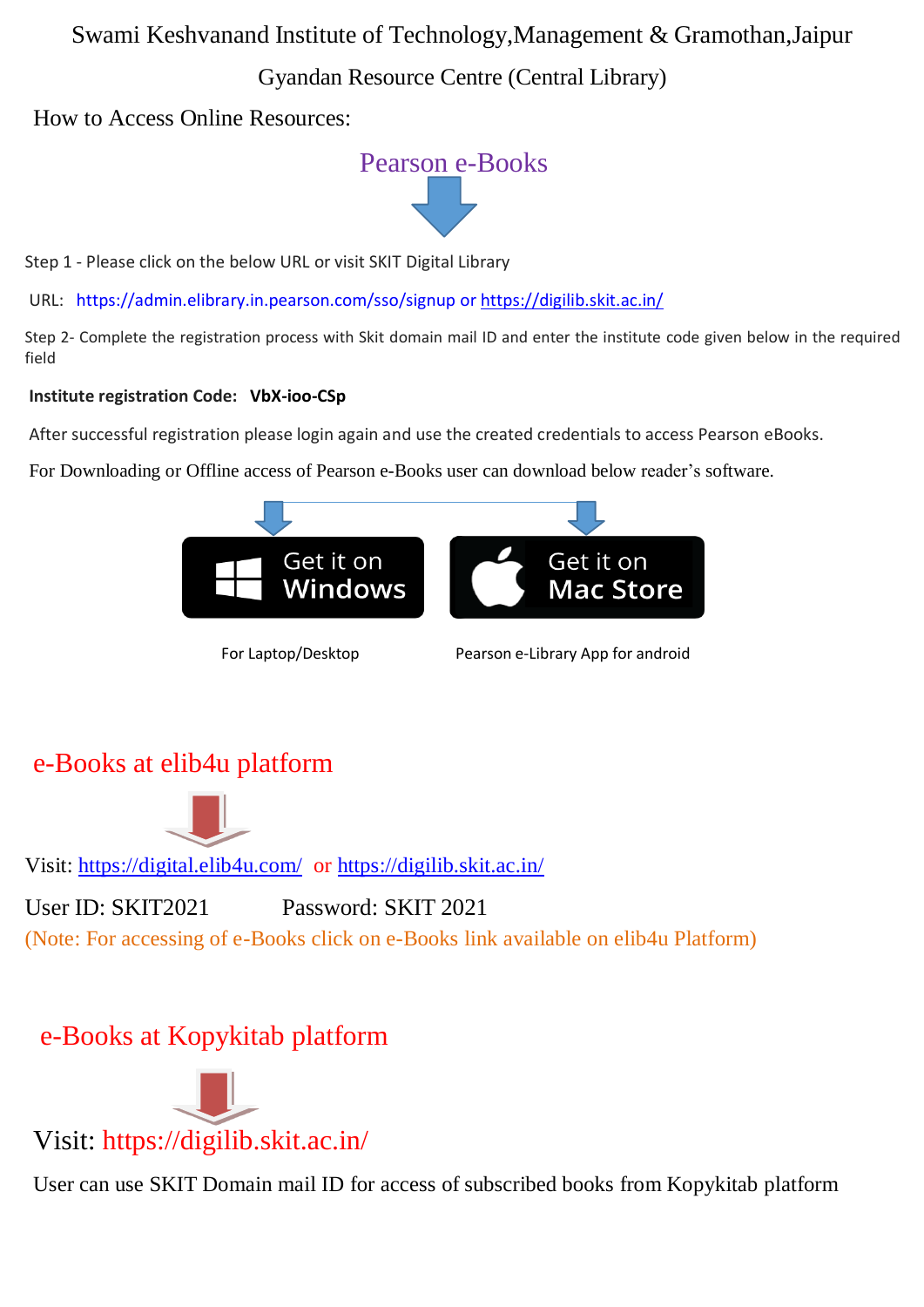## **Elsevier Online Resources on -campus Access (13191 e-Books & 290 e- Journals):**

Click to Journals & e-Books  $\longrightarrow$  Click to access type (Subscribed & complimentary)



#### **Elsevier Online Resources Off -campus Access (13191 e-Books & 290 e- Journals):**

Click to Remote Access link (Bottom of Science Direct Home Page) Mention your SKIT Domain mail ID and complete the sign up process.



Go to PC settings to activate V

**Gyandaan e-Lecture Series (eSLATE)**